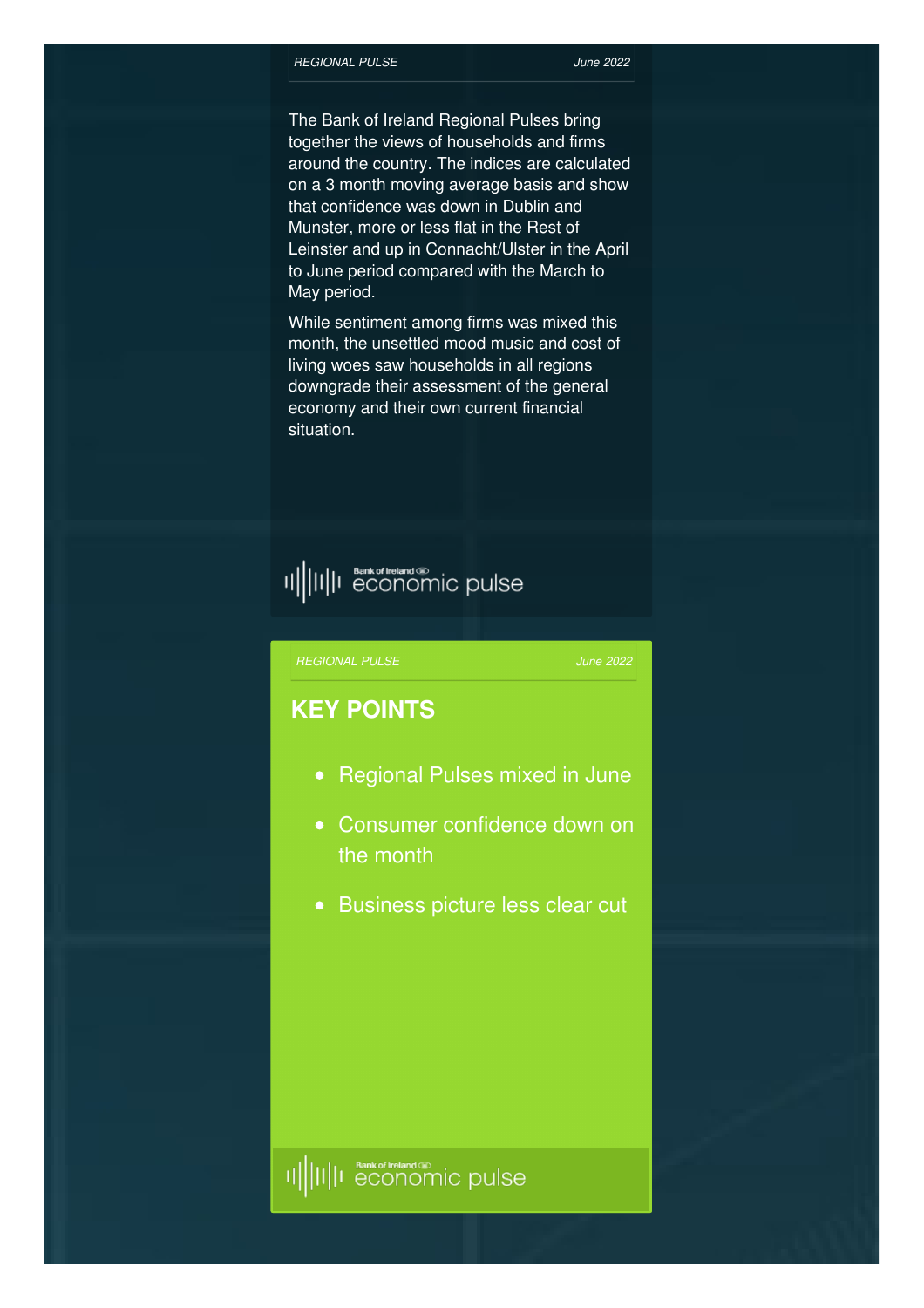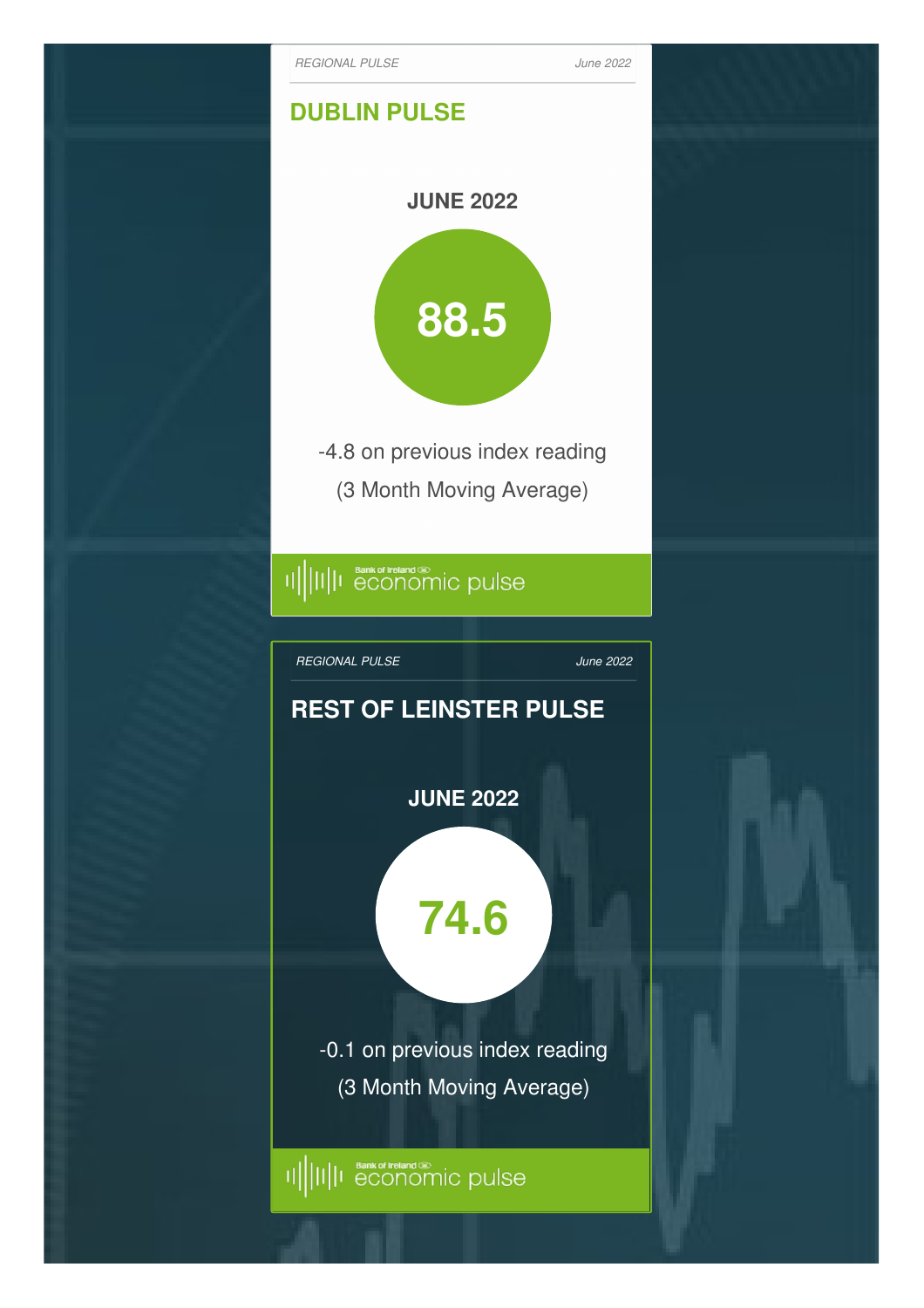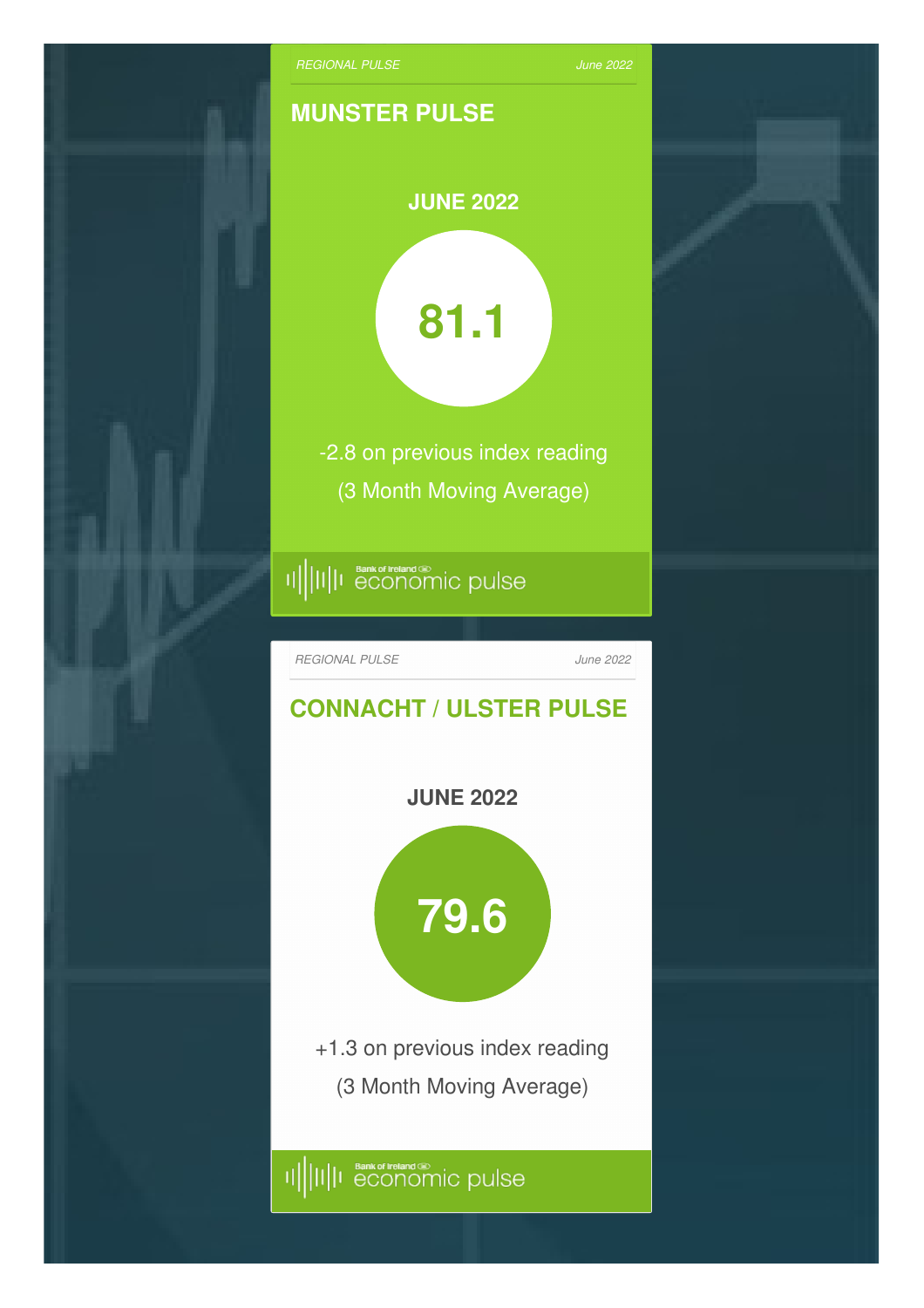"Developments in Brussels, Frankfurt and London unnerved households the country over this month."

## **Dr Loretta O'Sullivan**

*Group Chief Economist Bank of Ireland*

# 

*[REGIONAL](http://www.bankofirelandeconomicpulse.com/regional/#overview) PULSE*

*June 2022*



Download **Document** 

M